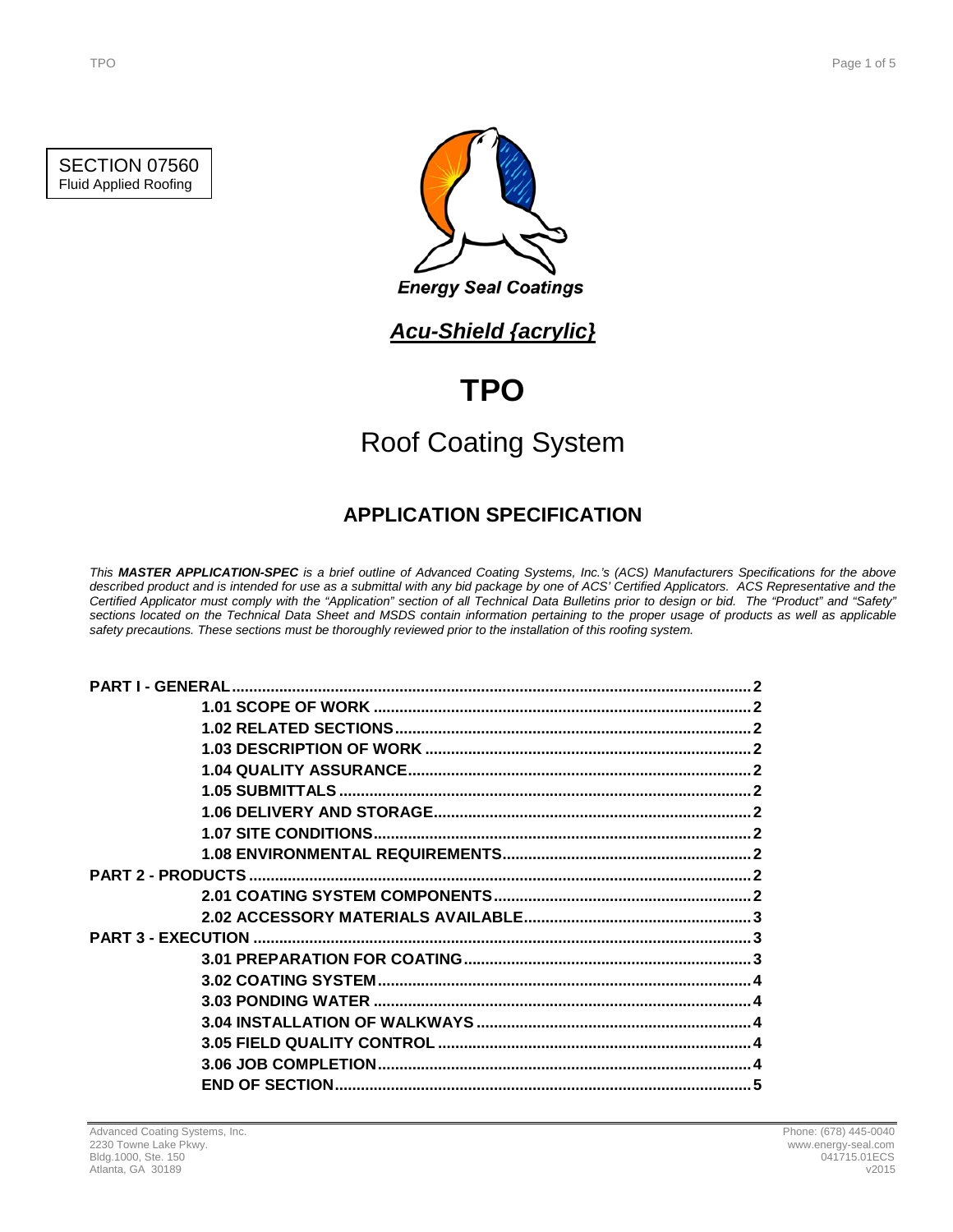#### **PART I - GENERAL**

### **1.1 1.01 SCOPE OF WORK**

A. Furnish all labor, materials, tools and equipment necessary for the installation of Energy Seal Coatings<sup>®</sup> including accessory items subject to the general **1.07 SITE CONDITIONS** provisions of the contract.

#### **1.2 1.02 RELATED SECTIONS**

A. See: Warranty Request Form, Warranty Example, Technical Data Sheets, & MSDS

#### **1.3 1.03 DESCRIPTION OF WORK**

- A. Entire roof system to be restored.
- B. Gutters to be rust-proofed and/or waterproofed (optional).
- C. Mechanical equipment, vents and ductwork to be rustproofed and/or waterproofed (optional).
- D. Skylights may be sealed and/or waterproofed (optional).
- E. Adjoining walls and copings to be waterproofed (optional).

#### **1.4 1.04 QUALITY ASSURANCE**

- A. ACS Ten (10) Year Warranty covering material shall be issued within thirty (30) days of final payment.
- B. This roofing system must be installed by an Authorized Roofing Applicator in compliance with written Application Specifications as approved by ACS Technical Services. There must be no deviations without the **PRIOR WRITTEN APPROVAL** of ACS Technical Services. Upon completion of the installation, an inspection will be conducted by a ACS Representative to ascertain that the roofing system has been installed according to ACS published Master Application Specifications and details applicable at the time of bid.
- C. Provide written proof of required licenses, insurance and permits prior to job start-up.
- D. Provide copy of Approved ACS Warranty Request Form Application, submitted by the Contractor.

#### **1.5 1.05 SUBMITTALS**

- A. Samples (optional): Provide two (2) 1"x 2" (2.5cm x 5.0cm) samples of the system to be installed.
- B. Installation Procedures: Submit additional and specific **2.1 2.01 COATING SYSTEM COMPONENTS** procedures unique to the project by addendum.
- C. Product Data: Submit all product data with physical properties, requirements for preparation, limitations and application rates.

#### **1.6 1.06 DELIVERY AND STORAGE**

- A. Deliver coating materials and accessories in manufacturer's original protective containers with labels intact and legible. Comply with manufacturer's published instructions for storage and handling.
- B. Store materials in dry protected areas and on clean raised platforms with securely anchored weather protective covering.
- C. Store flammable products away from spark or open flame.
- D. Store coating materials at a minimum of 50°F (10°C) prior to use or as otherwise recommended by the manufacturer. Protect materials from freezing. Protect

materials from prolonged exposure to temperatures exceeding 105°F (40.6°C).

E. Contaminated and Damaged Materials: Remove damaged or contaminated materials from site and dispose of in accordance with local, State and Federal regulations.

- A. EXAMINATION OF EXISTING CONDITIONS: Contractor shall examine substrate for conditions that might detrimentally affect the application of Energy Seal Coatings<sup>®</sup> and shall report all unsatisfactory conditions to ACS and will not proceed until these conditions have been corrected.
- B. ALL WARRANTIES REQUIRE AN INFRARED SCAN AND THE REPLACEMENT OF ALL WET ROOFING MATERIALS, PRIOR TO SYSTEM APPLICATION.
- C. Commencing work implies acceptance of existing condition, by contractor, as satisfactory to the outcome of this work.
- D. Air intake vents, blowers, air conditioning units and evaporative coolers shall be disconnected or otherwise modified to prevent fumes from entering into the building or from contaminating the roof surface with condensate water or exhaust gases.

#### **1.8 1.08 ENVIRONMENTAL REQUIREMENTS**

- A. Proceed with coating work only when weather conditions comply with ACS recommendations and other current published data and MSDS information. Do not exceed temperature limitations recommended by ACS.
- B. Owner may occupy the premises during the entire period of the roof retrofit. Cooperate with Owner's Representative during application operations to minimize conflict, and to facilitate continued use of the facility.
- C. Coordinate scheduling with the Owner in order to relocate or protect vehicles, building occupants and building contents from damage during application operations.

#### **2 PART 2 - PRODUCTS**

- A. Approved Manufacturer
	- 1. Energy Seal Coatings<sup>®</sup> by ACS
	- 2. Approved Equal
	- 3. See Product Data Sheet for specific details.
- B. Acrylic: (Acu-Shield™)
	- 1. **[Acu-Shield](http://www.energy-seal.com/UserDyn/ACS/pdfs/acu-shield.pdf)**™ is a single component, water-based, 100% acrylic elastomeric coating.

| <b>PHYSICAL</b>                 | <b>TYPICAL VALUE</b> |
|---------------------------------|----------------------|
| <b>PROPERTY</b>                 |                      |
| <b>Tensile Strength</b>         | 254 psi min.         |
| Elongation                      | 465 %                |
| Viscosity                       | 115-120 KU           |
| Solar Reflectance               | 0.89                 |
| <b>Thermal Emittance</b>        | 0.89                 |
| SRI<br>(solar reflective index) | 113                  |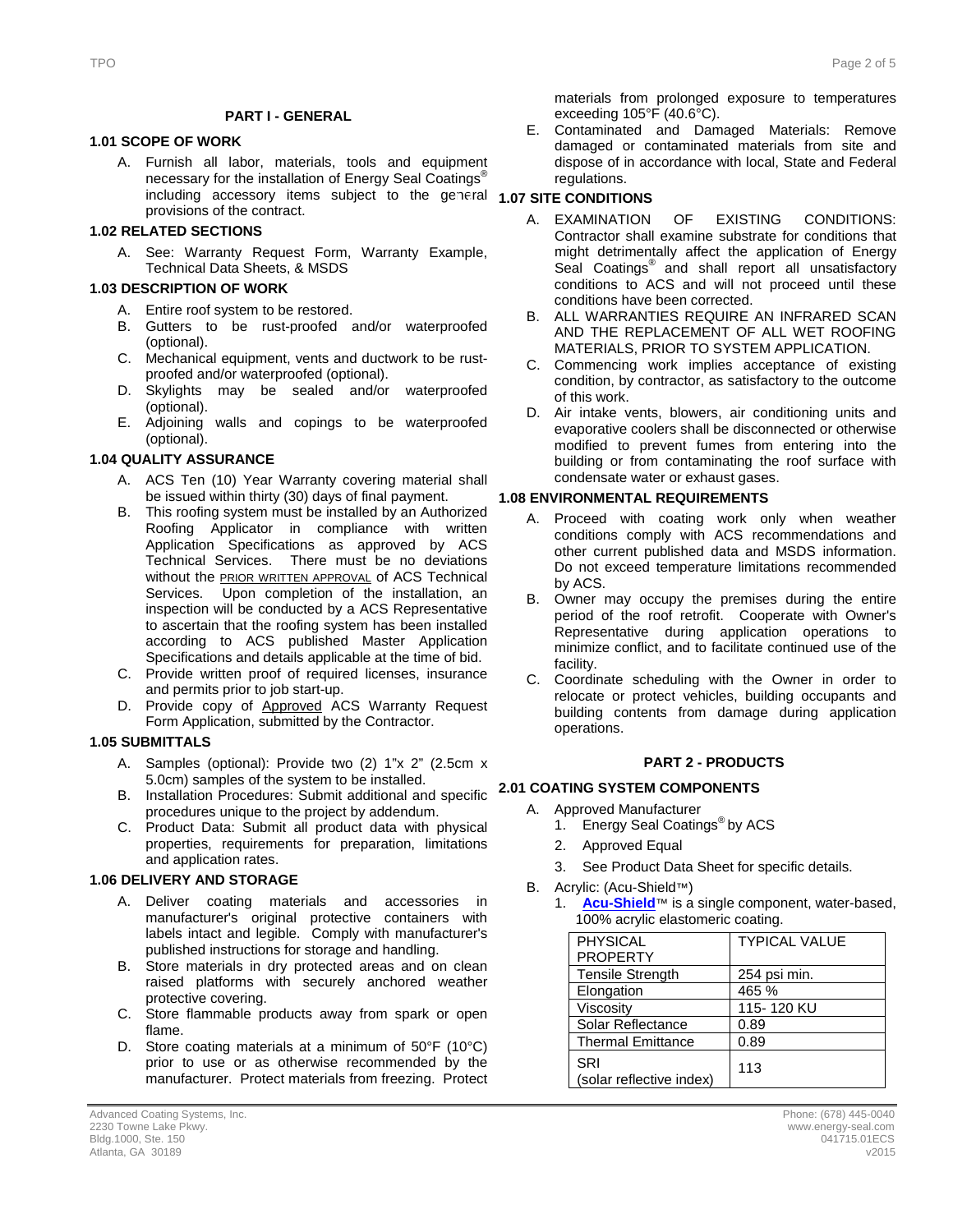- C. Recommended coating for tropical environments such as Florida, Hawaii and the Caribbean: Acu-Shield: T™
	- 1. **[Acu-Shield:T](http://www.energy-seal.com/UserDyn/ACS/pdfs/acu-shield-t.pdf)**™ is a single component, waterbased, 100% acrylic elastomeric coating.

| <b>PHYSICAL</b>         | <b>TYPICAL VALUE</b> |
|-------------------------|----------------------|
| <b>PROPERTY</b>         |                      |
| <b>Tensile Strength</b> | 254 psi min.         |
| Elongation              | 465 %                |
| Viscosity               | 115-120 KU           |
| Percent Solids, weight  | 65%                  |
| Percent Solids, volume  | 51%                  |
| Fungi Resistance        | Zero Growth          |

#### **2.2 2.02 ACCESSORY MATERIALS AVAILABLE**

#### A. **[Acu-Wash](http://www.energy-seal.com/UserDyn/ACS/pdfs/acu-wash.pdf)™:**

A pre-treatment water-soluble detergent surfactant recommended for cleaning surfaces which are to be coated with Energy Seal Coatings® products.

**B. [Acu-Prime](http://www.energy-seal.com/UserDyn/ACS/pdfs/acu-prime%20all.pdf) All**™:

A fast drying, water-based, multi-purpose primer that is to be used as a primer coat for non-metallic surfaces.

C. **[Acu-Caulk:BG](http://www.energy-seal.com/UserDyn/ACS/pdfs/acu-caulk_bg.pdf)** 

A 100% acrylic elastomeric brush grade caulk used as a patching material for filling and patching cracks, joints and seams.

D. **[Acu-Fabric](http://www.energy-seal.com/UserDyn/ACS/pdfs/acu-fabric-sb.pdf)™**:

A stitch-bonded polyester fabric that comes in varying widths used in conjunction with Acu-Tac™ and/or Acu-Caulk:BGTM to create a fully adhered fabric reinforced waterproof system for flat and pitched roofs.

E. **[Acu-Caulk:FG](http://www.energy-seal.com/UserDyn/ACS/pdfs/acu-caulk_fg.pdf)**TM:

A fiber reinforced, acrylic elastomeric, flashing grade caulk. It is formulated to seal cracks and gaps ranging from 1/32 - 1/4" (.8mm - 6.3mm) with limited or no shrinkage.

F. **[Acu-Tape](http://www.energy-seal.com/UserDyn/ACS/pdfs/acu-tape.pdf)**TM:

A pressure sensitive, roof repair and seam sealing tape for all types of surfaces.

### **3 PART 3 - EXECUTION**

### **3.1 3.01 PREPARATION FOR COATING**

- A. Adhesion test:
	- 1. **Prior to commencing this specification, an ADHESION TEST PATCH must be applied and evaluated after the roof has been properly cleaned.**
- B. Visual Inspection:
	- 1. Inspect roof surface for delamination, punctures, tears, cuts, and open or partially opened seams. Small tears and cuts or seams may be repaired with Acu-Tape<sup>TM</sup> before cleaning and priming the membrane surface for coating.
- C. Cleaning:
	- 1. Apply Acu-WashTM using a hand-pump, compression type sprayer, or pressure washing equipment at the rate of 500 sq.ft.  $(46m^2)$  per gallon (3.7 liter).
	- 2. When using a hand-pump sprayer, adjust nozzle to achieve a uniform spray pattern with a 3 to 4 foot

(91cm – 122 cm) arc.

- 3. When using pressure washing equipment, use injector hose with a 40° fan angle tip. Care should be taken to prevent the Hypalon from being damaged during cleaning.
- 4. Use concentrated chlorine solution to treat areas of mildew, fungus or algae.
- 5. After procedures "1" through "4" above, care should be taken to thoroughly rinse the area with clean water and to flush all residue from the roof surface. Allow the roof to dry completely before proceeding with priming or coating.
- D. Using a minimum 2,000-psi pressure washer, rinse the membrane surface with clean water. Beginning at the lowest point of the roof, work toward the highest point keeping the pressure washer tip within 12" of the Hypalon surface. Once at the highest point, work down with a final rinse to remove residue from the roof surface.
- E. On flat roofs, work away from and then back toward roof drains to achieve a double rinse. Acu-Wash™, in its diluted form, is safe to rinse down roof drains and is not harmful to surrounding landscape.
- F. Prior to application of the Acu-Shield™(s) or Acu-Prime All™, allow the membrane to dry thoroughly.
- G. Prime with Acu-Prime All™ at 250 sq.ft. (23.2m<sup>2</sup>) per gallon (3.7liter) and allow the primer to cure before proceeding with additional coating or membrane repairs.
- H. Flashing details must also be examined for loose or deteriorated flashing, cuts, tears and open inside or outside corners. Membrane and flashing terminations should be examined at perimeters, roof penetrations, and drains to ensure watertight performance. Deficient details should be corrected in accordance with the appropriate membrane manufacturers published detail before priming the membrane surface for coating.
- I. Membrane Repairs Using Acu-Fabric<sup>™</sup>:
	- 1. Seams with delamination between  $5/8" 2"$  (1.59 5.0cm), cuts, or small tears shall be repaired using Acu-Caulk:BG™ and Acu-Fabric<sup>™</sup>. Use a brush to apply Acu-Caulk:BGTM liberally to the affected seam and surrounding area. While the Acu-Caulk:BG $^{TM}$  is still wet, embed a strip of 4"  $(10.1cm)$  wide Acu-Fabric<sup>TM</sup>, centered over the seam while applying additional Acu-Caulk: BG™ as necessary to totally encapsulate the reinforcing fabric and feather out on to the membrane.
	- 2. At parapets, firewalls, expansion joint curbs, mechanical curbs, or large skylights, utilize Acu-Caulk:BG™ and Acu-Fabric™ system to overlay all *flashing* located less than 5" (12.7cm) above the deck membrane. Flashing extended above 5 (12.7cm) shall be covered with Acu-Caulk:BG™ only. The use of Acu-Fabric<sup>TM</sup> is not required above the 5" (12.7cm) minimum unless tears or cuts are present.
	- 3. Other areas, around field fabricated pipe seals, pourable sealer pockets, small prefabricated curbs, tie-ins, etc., where uncured flashing had been used shall also be covered with Acu-Caulk:BG™ and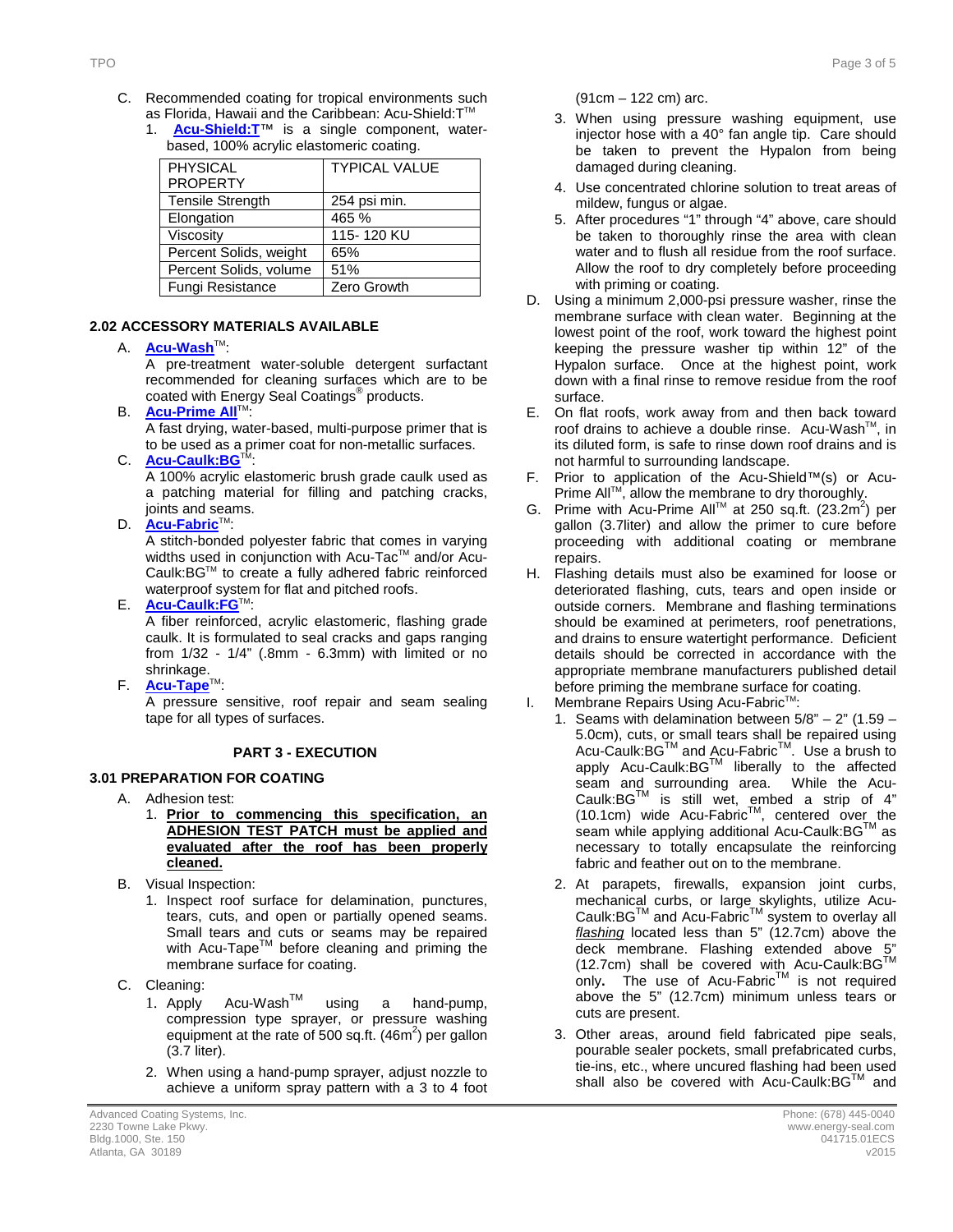Acu-Fabric<sup>™</sup> system or Acu-Caulk:FG<sup>™</sup>.

4. Option: Membrane repairs may be made with OEM specified materials.

#### **3.2 3.02 COATING SYSTEM**

- A. General:
	- 1. Do not apply coating when moisture is present on the substrate (or under substrate) or if rain is expected before coating properly cures.
	- 2. Wind barriers shall be used if wind conditions could affect the quality of the material being applied.
	- 3. Acu-Shield™ must cover all intended surfaces completely. An extra pass of Acu-Shield™ may be required at all edges, penetrations, and vertical surfaces such as parapet walls.
	- 4. **Base and finish coats of Acu-Shield**TM **must be applied perpendicular to each other.**
	- 5. Basecoat and primer shall be allowed to cure before proceeding with subsequent applications.
	- 6. All coating and primers shall be coated within recommended time period. If application is delayed beyond that time, consult ACS for primer recommendations.
	- 7. No traffic shall be permitted on the coated roof surface for a minimum of 3 days. Damage to the surface by other trades shall not be the responsibility of the roofing contractor.
- B. Manual Application of Acu-Shield™ as both a base & finish coat:
	- 1. As a basecoat; pour 1 gallon (3.7 liter) of Acu-Shield™ onto roof in a narrow pass for approximately 15 feet (4.5m) long and spread approximately 5 feet (1.5m) wide using a 22 mil Wooster Roller Gauge<sup>™</sup> with a 3/16" (4.7mm) short nap 18" (45cm) roller. The minimum application rate of 1.25 gal/100 sq.ft.  $(4.7 \text{ liter/ } 9.29 \text{ m}^2)$  per coat.
	- 2. Repeat steps "B.1" above as the finish coat. Apply finish coat perpendicular to the basecoat.

Application rates of the basecoat and the final coat must be checked periodically to assure proper coating thickness. This shall be done using a wet film gauge, checking film thickness every 500 sq.ft.  $(46m^2)$  during application. Wet film thickness should be no less than 20 mil per coat.

- C. Spray Application of Acu-Shield™ as both a base & finish coat:
	- 1. Spray basecoat of Acu-Shield™ at minimum rate of 1.25 gal/100 sq.ft.  $(4.7 \text{ liter/ } 9.29 \text{ m}^2)$ . Each pass shall overlap the previous pass to insure complete coverage. Contractor needs to figure losses due to surface texture, increasing estimated material requirements, if needed.
	- 2. Spray finish coat of Acu-Shield™ **perpendicular to the basecoat** at a minimum rate of 1.25 gal/100 sq.ft.  $(4.7$  liter/ 9.29 m<sup>2</sup>). Each pass shall overlap the previous pass to insure complete coverage.
	- 3. Pay special attention to overspray, which can texture or discolor adjoining finished sections.

Wind direction should conduct overspray away from finished roofing surfaces.

Application rates of the basecoat and the final coat must be checked periodically to assure proper coating thickness. This shall be done using a wet film gauge, checking film thickness every 500 sq.ft.  $(46m^2)$  during application. Wet film thickness should be no less than 20 mil per coat.

Contactor should estimate coating requirements based on actual experience and they need to figure losses due to applicator proficiency, surface texture, wind, waste, and other factors. Additional material over and above the original estimate may be required.

**NOTE: The recommended gallons for minimum mil thickness is a guideline and should be verified by the contractor to ensure that the minimum mil thickness is applied to the roof surface.** 

#### **3.3 3.03 PONDING WATER**

- 1. As defined by the National Roofing Contractors Association (NRCA), ponding water is water "that remains on a roof surface longer than 48 hours after the termination of the most recent rain event."
- 2. Ponding water on a roof could indicate early roof failure. Every effort must be made to eliminate roof ponds through the use of drains, scuppers or some other mechanical means.

#### **3.04 INSTALLATION OF WALKWAYS**

A. In high-traffic areas and around mechanical equipment, walkways should be installed to protect the coating system from damage, or apply an additional layer of the Acu-Shield<sup>TM</sup> at a rate of 1.5 gallons/100 sq.ft.  $(5.6$  liter/ 9.29 m<sup>2</sup>). Broadcast 3M Granules or approved aggregate into the wet coating, to establish a trafficable surface.

#### **3.4 3.05 FIELD QUALITY CONTROL**

- A. Contractor is to maintain Job Progress Report / Daily Log of work completed as required to assure installation is in accordance with manufacturer requirements. Log is to include progress photo's.
- B. Contractor is to provide on-the-job inspections, technical assistance and material application guidance as it may be necessary to complete the Energy Seal Coatings® System application in accordance with ACS warranty requirements.

#### **3.5 3.06. JOB COMPLETION**

- A. Inspect completed roofing system and correct all defects to meet the specification and/or warranty requirements.
	- 1. Transparent or Thin Areas: If areas appear to be undercoated, recoating may be needed to ensure final thickness to meet the ACS specifications.
	- 2. Delamination: Verify that all coated areas appear to be fully adhered to the substrate. A visual inspection looking for typical signs of poor adhesion such as flaking, blistering, peeling, etc. should be made. Re-priming and recoating will be required if such areas are apparent.